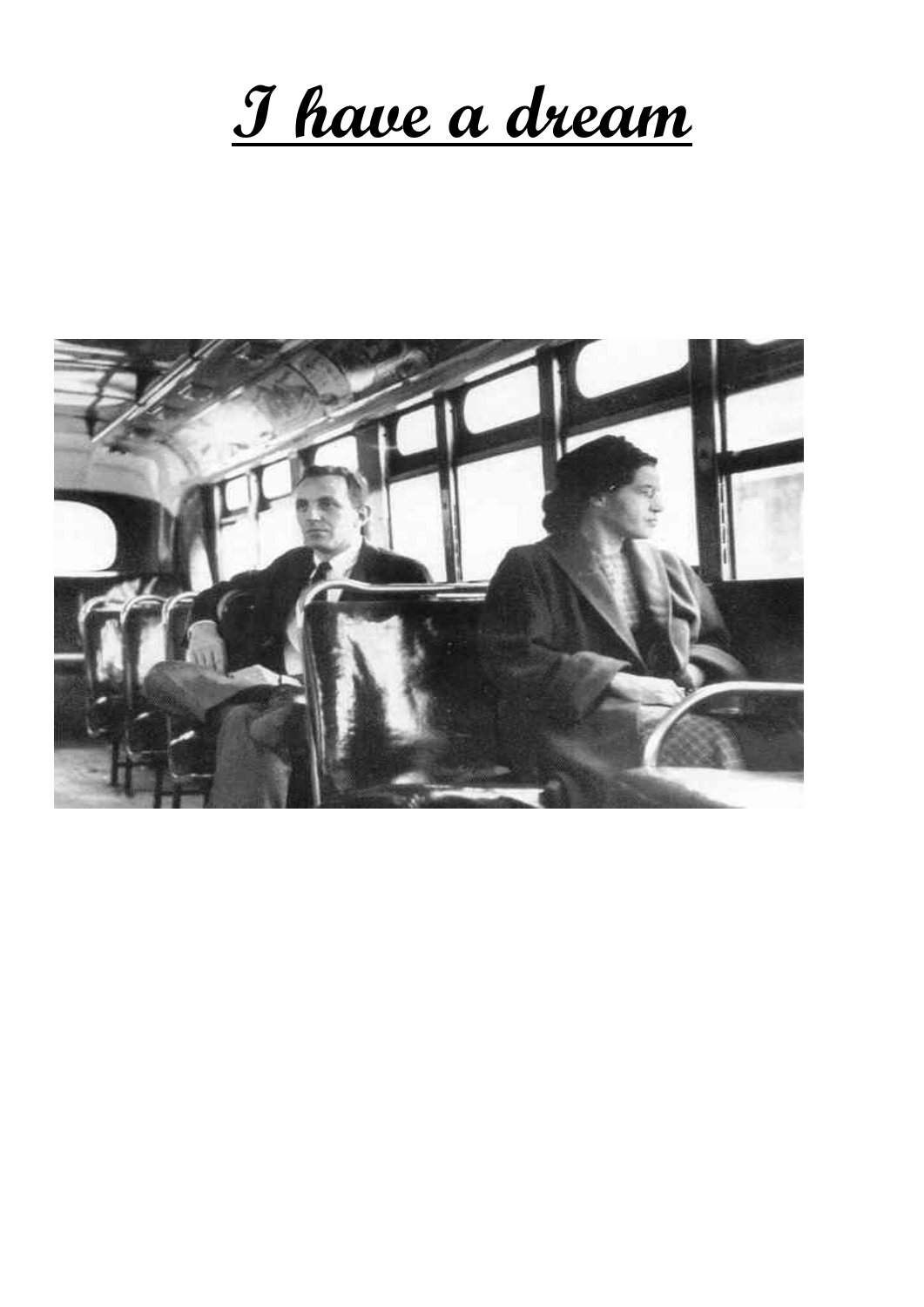It was cold in the bus. There were a lot of people inside. They were all white people, only one woman was black. The inside was yellow and the seats were black. You could see the snowy landscape through the windows. We could see high buildings and people hurrying up in the street. In the bus white peoplemostly men- were watching the black woman with disgust. One of them, brown-haired and blue-eyed, got up and pointed at the woman who was black-haired and dark-eyed.

- "Slaves have no rights !" he shouted.

The woman got up and looked at him directly in the eyes.

"What is the real difference between you and me except for our skin color ?"

"Your only right is to keep silent!" he shouted.

While he was raising his hand, ready to strike her, a man got up and spoke : "I am Martin Luther King and I have a dream today- it is to see - !"

 Time seemed to stop suddenly and all the eyes turned towards that man. He was young and dressed in a white shirt and black pants. He was shorthaired, black-skinned and dark-eyed.

"I am Rosa Parks and I have a dream today- it is to see- "

 Then they exchanged a look and they left together leaving the passengers shocked.

 At the end of this afternoon, the weather was freezing cold. The streets were deserted. Without a word they pushed the door of the closest bar. The place was dusty and practically empty. Only two men were sitting at the bar and did not pay any attention to them. They chose a table at the back. The waiter brought them two cups of coffee.

"What's your job?" Martin asked in a quiet voice.

"I am a dressmaker. What about you ?"

"I am a Minister."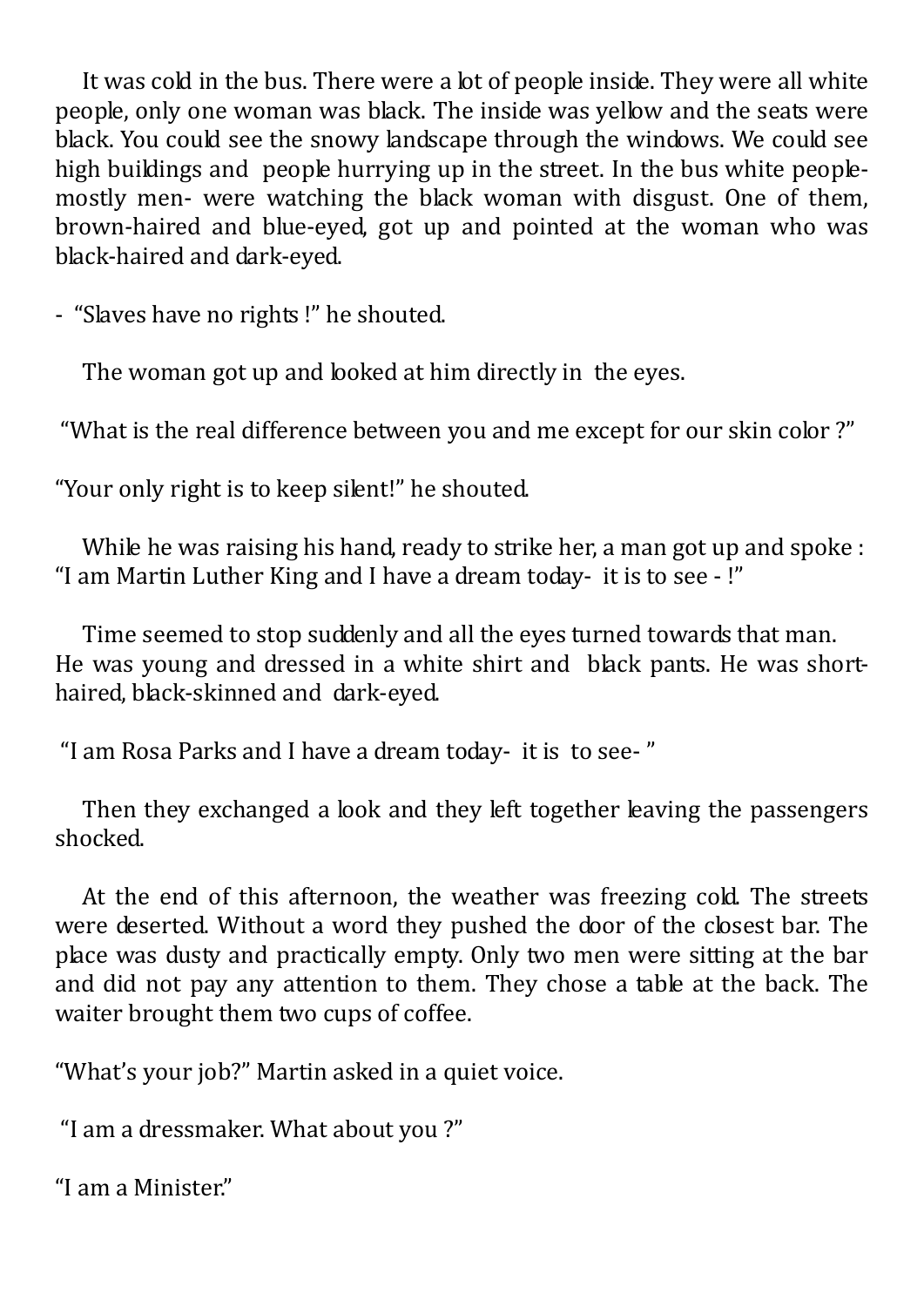"I also fight racial segregation."

"It is a cause that I also defend."

"So that's why you came to help me ?"

"Yes but not just for that..."

"And what is the other reason ?"

"You're fascinating."

"I see..."

 A quarter of an hour went by without any one speaking. Nevertheless that did not disturb them. It was a restful silence. Then Martin spoke up :

"Would you come with me to my place ?"

"Why not..."

 After a five-minute walk they arrived in front of a high building. They took the elevator to reach the fifth floor.

"This is my palace!" Martin said pushing the door.

 There were only three tiny rooms. The walls were white and cracked. The furniture seemed old and dusty. The kitchen was filled with dirty plates. After inspecting the apartment, Martin took Rosa's hand and slowly pulled her towards his bedroom.

 The sun was high in the sky when Rosa opened her eyes the following morning. Their love seemed so obvious to them. They were made to meet each other. It was love at first sight. After this night time flew- He spoke to her about children, wedding and one thousand and one plans for the future. Then one morning Rosa woke up alone. He was gone just like that. Seeing the empty cupboard she understood that he would not return.

"I have a dream! It is to see you again..."